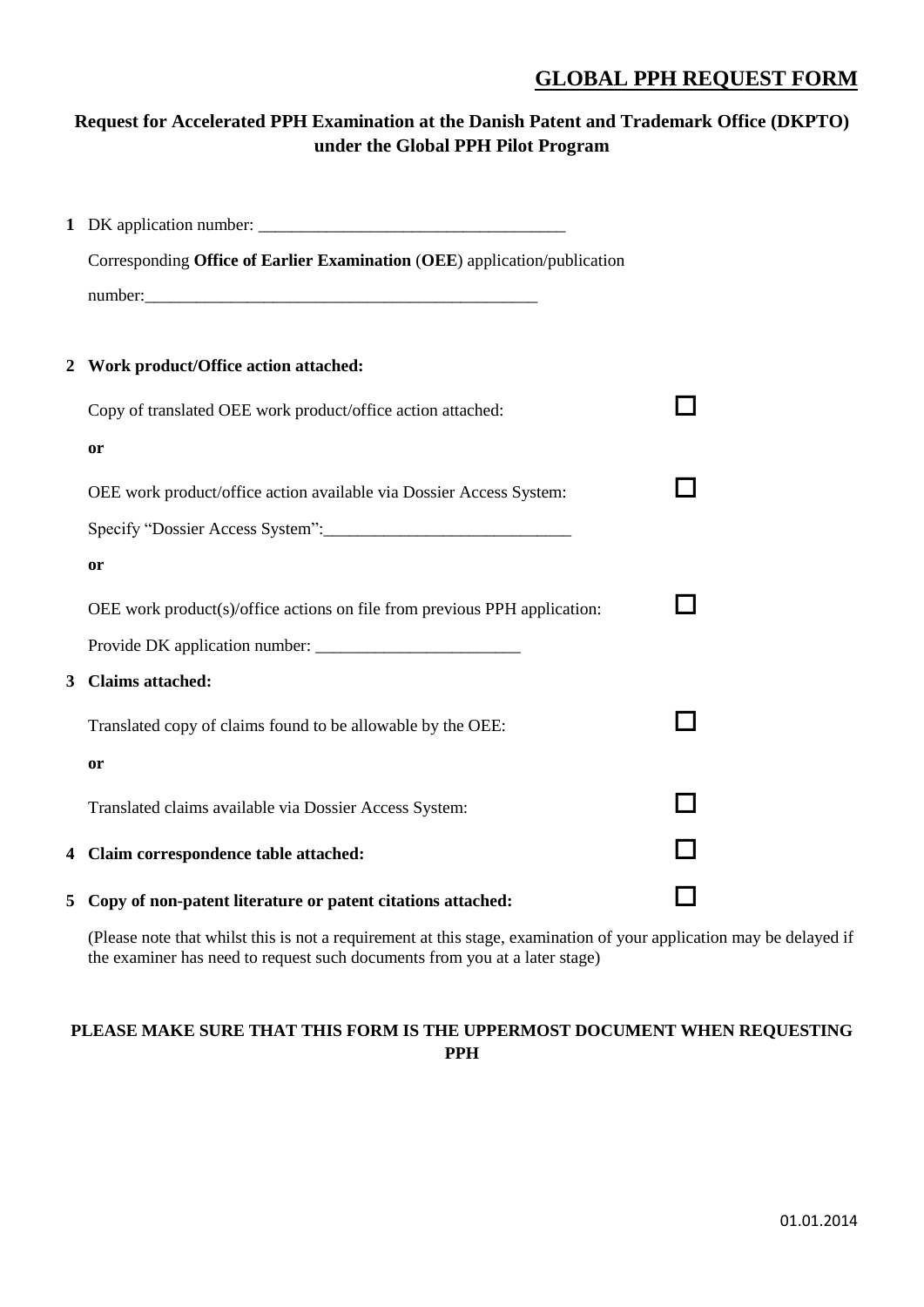# **How to complete the GLOBAL PPH REQUEST FORM and file a PPH request**

Tick the relevant boxes under each of the items in the request form and provide other relevant information. As minimum items 1 to 4 in the form must be completed in order for the DKPTO to grant the request for accelerated PPH processing:

## **Item 1 – Application numbers**

Both the DK application number (PA YYYY NNNNN) and the Office of Earlier Filing (OEE) application (being the basis for requesting PPH) or publication number must be filled in. Note, the applications before the Office of Earlier Examination (OEE) and the DKPTO application must have the same earliest date (which may be the priority date or the filing date).

## **Item 2 – Work product/Office action**

A copy of the latest work product (see Annex F of the Framework Conditions for the Global PPH system [\(http://www.jpo.go.jp/ppph-portal/globalpph.htm\)](http://www.jpo.go.jp/ppph-portal/globalpph.htm) stating which claims have been assessed allowable by the OEE is required. A work product is a written statement from an OEE which is relevant to the allowability of the claims of the corresponding OEE application. A working product can be e.g. an Office Action from a national office, or a PCT Written Opinion or a PCT Preliminary Examination Report from an International Authority.

If work product is available via Dossier Access system, please specify (see [http://www.jpo.go.jp/ppph-portal/filewrapper.htm\)](http://www.jpo.go.jp/ppph-portal/filewrapper.htm).

## **Item 3 – Claims**

Machine translation of claims allowed by the OEE is accepted and must be furnished in English or Danish. Please note, that the examiner may require manual translation if the machine translation is deemed to be of insufficient quality.

#### **Item 4 – Claim correspondence table**

A claim correspondence table that shows the relationship between the claims of the DK application and those of the OEE that were considered allowable, see Annex 2 below.

#### **Item 5 – Copy of non-patent literature or patent citations**

Furnishing of non-patent literature is not a requirement when requesting PPH. However, non-patent literature may be difficult to obtain for the DKPTO. We therefore advice that you provide this when requesting PPH to avoid that the examiner has need to request such documents from you at a later stage.

Usually it will not be necessary to furnish patent citations or translations of these as the DKPTO has access to most patent citations via regular databases or search files. However, if not available to the DKPTO, the DKPTO may require copies of patent citations raised against the OEE application. Further, the DKPTO may require translation of foreign language citations if deemed necessary by the examiner.

#### **Other information**

A DK application filed under the Global PPH pilot program must fulfil the eligibility requirements as listed in Annex B of the Framework Conditions for the Global PPH system [\(http://www.jpo.go.jp/ppph-portal/globalpph.htm\)](http://www.jpo.go.jp/ppph-portal/globalpph.htm) including the requirement that the claims in the OEE and DK application must "sufficiently correspond" (see Annex 1 below).

If the PPH request is found to be deficient, the DKPTO will inform the applicant. The application will not lose its PPH status if more than one opportunity to correct deficiencies is needed.

A request for PPH processing is free of charge at the Danish Patent and Trademark Office.

Patent applications subject to a secrecy order (War material) are excluded and not subject to PPH processing at the DKPTO.

# **Where to file the request for PPH at the Danish Patent and Trademark Office**

A request for accelerated PPH processing at the DKPTO must contain the required documentation and be sent to either [pvs@dkpto.dk](mailto:pvs@dkpto.dk) or by regular postal service to:

Danish Patent and Trademark Office Helgeshøj Allé 81 2630 Taastrup